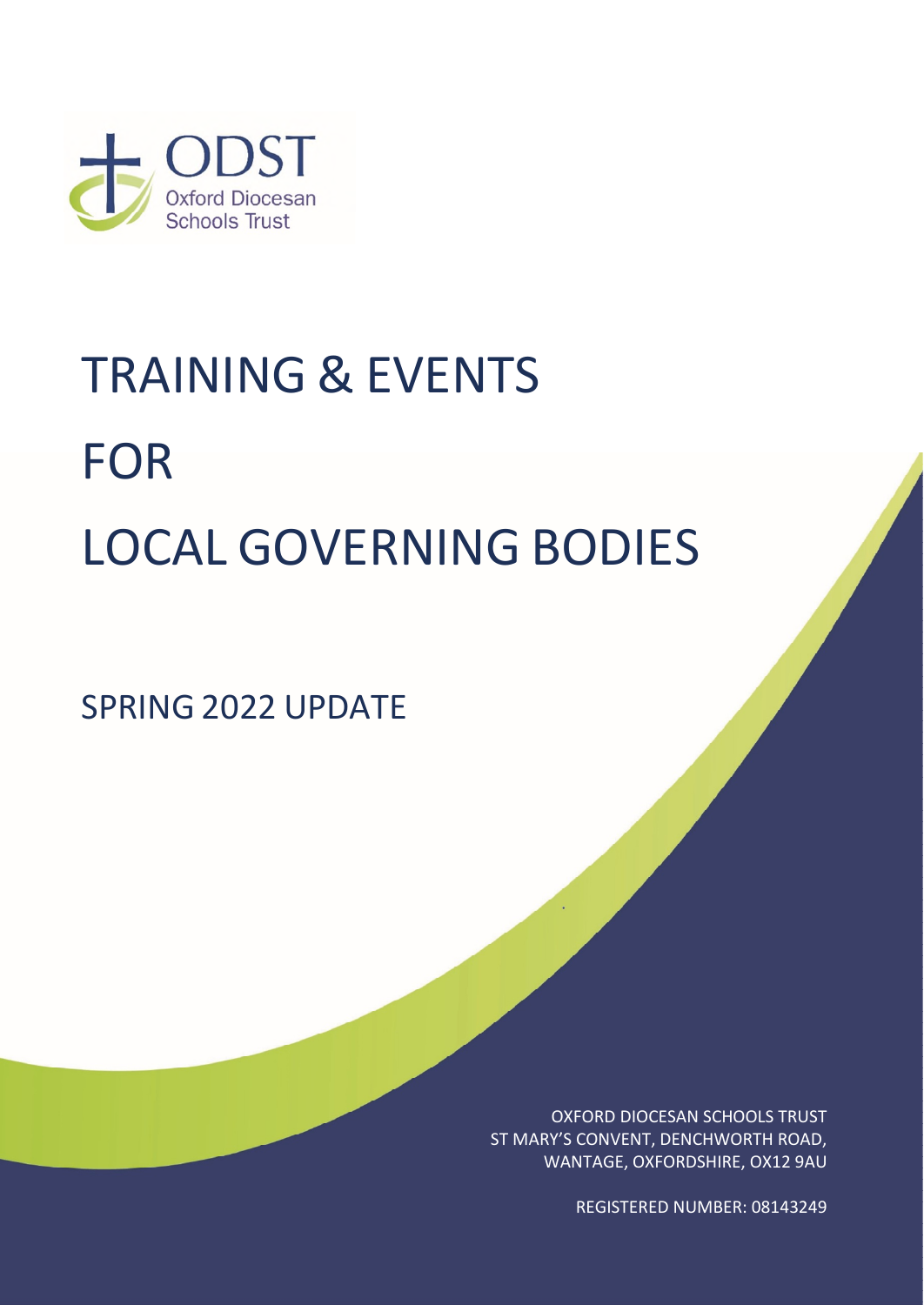

# **HIGH-QUALITY TRAINING & EVENTS TO SUPPORT YOUR LOCAL GOVERNING BODY**

ODST is committed to empowerment for schools at a local level. We develop and support strong, accountable Local Governing Bodies (LGBs) made up of highly skilled, well-informed and well-trained LGB Members, who ensure statutory duties are met, set a standard of excellence and are focussed on improving teaching and learning outcomes for pupils.

#### **ODST LOCAL GOVERNING BODY MEMBERS BENEFIT FROM:**

- guidance from ODST central Governance Manager
- access to high-quality training & resources
- bespoke LGB support to meet specific school needs
- termly briefings for LGB Chairs and clerks

ODST-led support is designed specifically for ODST schools. It is funded centrally and provided free of charge or at a very low cost to schools.

It can be complemented by training and support available from the Oxford Diocesan Board of Education (ODBE), Local Authorities, and governance training providers such as the National Governance Association and Governors for Schools.

#### **BOOKINGS & FURTHER INFORMATION**

**Bookings: [http://ODST.eventbrite.com](http://odst.eventbrite.com/)** 

*For further information, LGB members can contact:* 

Jennifer Payne, Communications & Events Officer [Jennifer.payne@oxford.anglican.org](mailto:Jennifer.payne@oxford.anglican.org) / 07825 059040

Clare Powell, Governance Manager [clare.powell@oxford.anglican.org](mailto:clare.powell@oxford.anglican.org) / 07709 717221

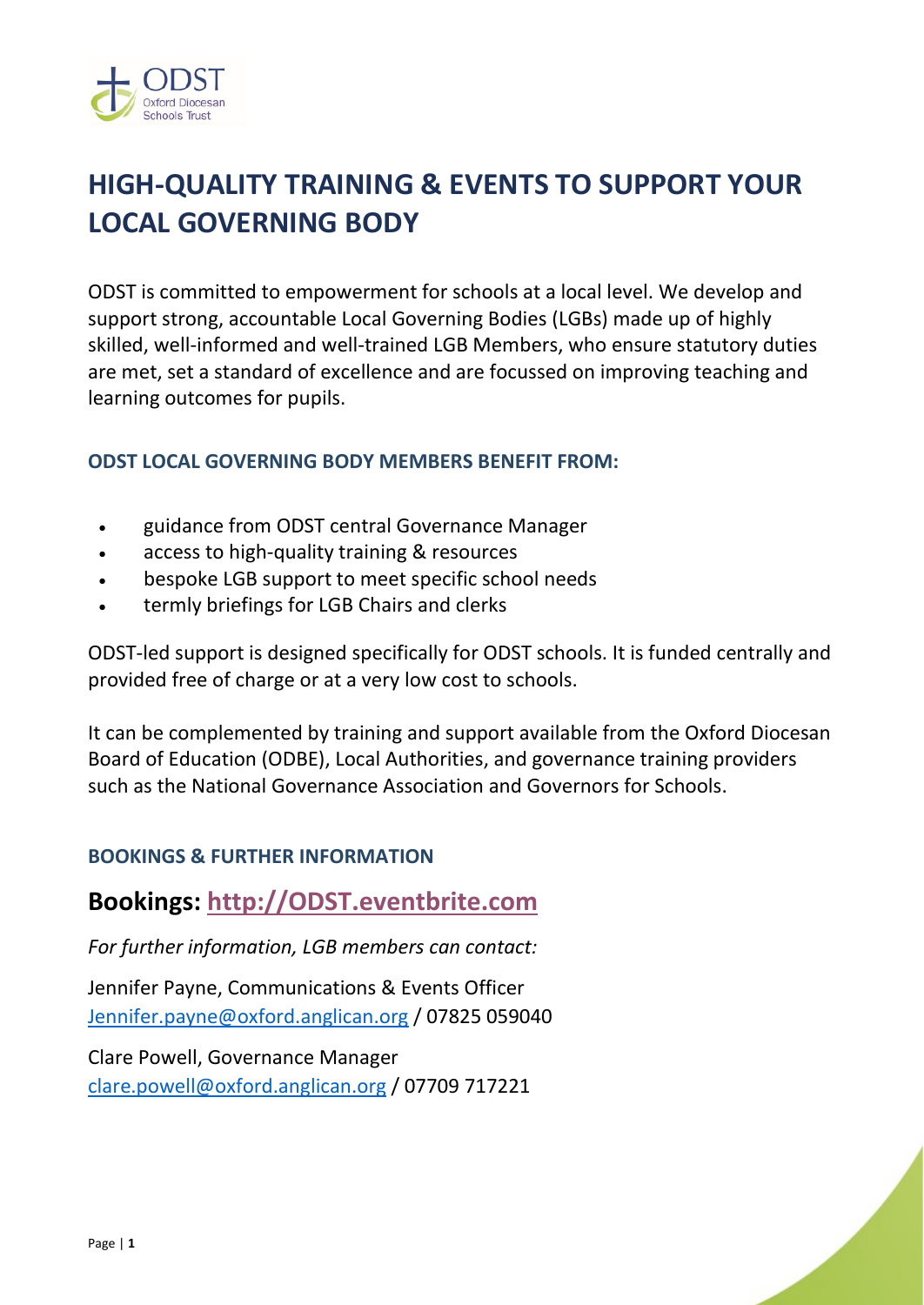

# **KEY ODST EVENTS FOR CHAIRS AND CLERKS**

#### **Governance briefing**

Key termly update and information sharing on governance strategy and development across ODST. For: LGB Chairs or Vice Chairs and Clerks Facilitator / Course Leader: ODST Central Team **Date / Venue: Thurs 27th January, 6.30 – 8pm, Microsoft Teams [Book via Eventbrite](http://odst.eventbrite.com/)**

#### **Clerks forum**

An opportunity for clerks to network and share information, to receive ODST updates and training to support them in their role.

For: All Clerks working with LGBs in ODST schools.

Facilitator / Course Leader: Clare Powell, ODST Governance Manager

**Date / Venue: Thursday 7th February, 10 – 11.30am, Microsoft Teams [Book via Eventbrite](http://odst.eventbrite.com/)**

#### **Hub meetings**

Regional hub meetings with link ODST trustees. Agendas will be shared in advance. For: LGB Chairs or Vice Chairs and link trustee Facilitators: Link ODST trustee, link school improvement adviser & Governance Manager **Dates / Venues TBC – likely to be held in March**

# **The role of the LGB chair**

This training will explore the leadership role of the LGB Chair and cover key areas including building the team and developing good relationships, governance structures, delegation, and succession planning, setting the vision, ethos, and strategic direction of the school, delivering effective challenge and the role of good governance in school improvement.

For: New and prospective LGB Chairs, Vice Chairs or Committee Chairs.

Facilitator / Course leader: Ian Elkington, ODST Deputy CEO & Clare Powell, Governance Manager

**Date/venue: Wednesday 19th January, 6.30 – 8pm, Microsoft Team[s Book via Eventbrite](http://odst.eventbrite.com/)** *(rescheduled from 8th Dec 2021)*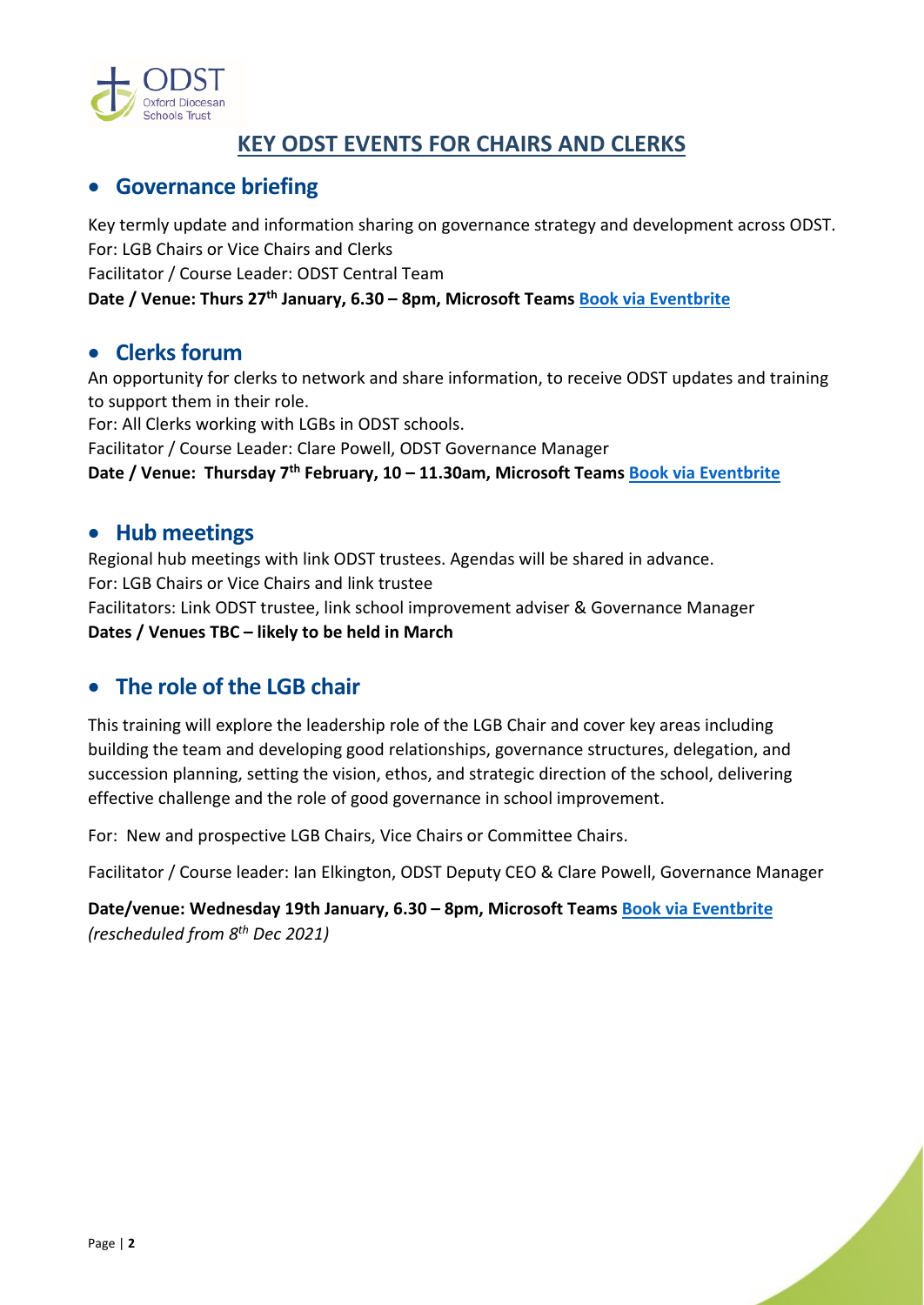

# **ODST TRAINING AVAILABLE TO ALL LGB MEMBERS**

| <b>Dates</b>            | <b>Training Course / Event</b>                                                                  | <b>Facilitator</b> /   | <b>Online</b>     |
|-------------------------|-------------------------------------------------------------------------------------------------|------------------------|-------------------|
|                         |                                                                                                 | <b>Course</b>          | platform          |
|                         |                                                                                                 | <b>Leader</b>          | / Venue           |
| Wednesday               | Safeguarding training: Peer on peer abuse                                                       | David Cousins,         | Teams $-$         |
| 5 <sup>th</sup> January |                                                                                                 | <b>ODBST School</b>    | <b>Book via</b>   |
| 6.30-8pm                | For: All LGB Members with safeguarding                                                          | Improvement            | <b>Eventbrite</b> |
|                         | responsibility, Chairs or Vice Chairs                                                           | Manager &              |                   |
|                         |                                                                                                 | Ofsted                 |                   |
|                         |                                                                                                 | Inspector              |                   |
| Monday                  | Welcome to ODST - for LGBs in new ODST schools                                                  | Anne Dellar,           | Teams             |
| 17 <sup>th</sup>        | Welcome to governance in ODST & find out about                                                  | <b>Chief Executive</b> | (LGBs of          |
| January                 | the support available to you in your role.                                                      | and Clare              | new               |
| $6.30 - 8pm$            | For: This event is specifically for LGB Members of                                              | Powell                 | schools           |
|                         | the Berkshire schools joining ODST in January                                                   | Governance             | will be           |
|                         | 2022.                                                                                           | Manager                | sent the          |
|                         |                                                                                                 |                        | invitation)       |
| Thursday                | <b>Induction for New LGB Members</b>                                                            | Ian Elkington          | Teams $-$         |
| 20 <sup>th</sup>        | Welcome to governance in ODST. Gain an                                                          | Deputy CEO             | <b>Book via</b>   |
| January                 | understanding of the essential elements of good                                                 | and Clare              | <b>Eventbrite</b> |
| $6.30 - 8pm$            | governance, the key roles and responsibilities of                                               | Powell                 |                   |
|                         | LGB Members and how to hold the school to                                                       | Governance             |                   |
|                         | account. Find out about the support available to                                                | Manager                |                   |
|                         | you in your role.                                                                               |                        |                   |
|                         | For: All new LGB Members in any ODST school.<br><b>Recommended for re-appointed LGB Members</b> |                        |                   |
|                         | and Trustees                                                                                    |                        |                   |
|                         |                                                                                                 |                        |                   |
| Thursday                | <b>Good Governance Module 2: Statutory</b>                                                      | <b>Clare Powell</b>    | Teams $-$         |
| 3 <sup>rd</sup>         | requirements, compliance and accountability                                                     | Governance             | <b>Book via</b>   |
| February                |                                                                                                 | Manager                | <b>Eventbrite</b> |
| $6.30 - 8pm$            | For: All LGB Members.                                                                           |                        |                   |
|                         |                                                                                                 |                        |                   |
| Thursday                | <b>Good Governance Module 3: Understanding the</b>                                              | <b>Clare Powell</b>    | Teams $-$         |
| 10 <sup>th</sup> March  | <b>Curriculum and evaluating learning outcomes</b>                                              | Governance             | <b>Book via</b>   |
| $6.30 - 8pm$            |                                                                                                 | Manager                | <b>Eventbrite</b> |
|                         | For: All LGB Members.                                                                           | & ODST SI              |                   |
|                         |                                                                                                 | Team                   |                   |
| <b>Monday</b>           | <b>Good Governance Module 4: Exclusions and IRPs</b>                                            | <b>Clare Powell</b>    | Teams $-$         |
| 16 <sup>th</sup> May,   |                                                                                                 | Governance             | <b>Book via</b>   |
| 6.30-8pm                | For: All LGB Members.                                                                           | Manager                | <b>Eventbrite</b> |
|                         |                                                                                                 | & Julian Hehir         |                   |

**Further events for Summer term to be confirmed.**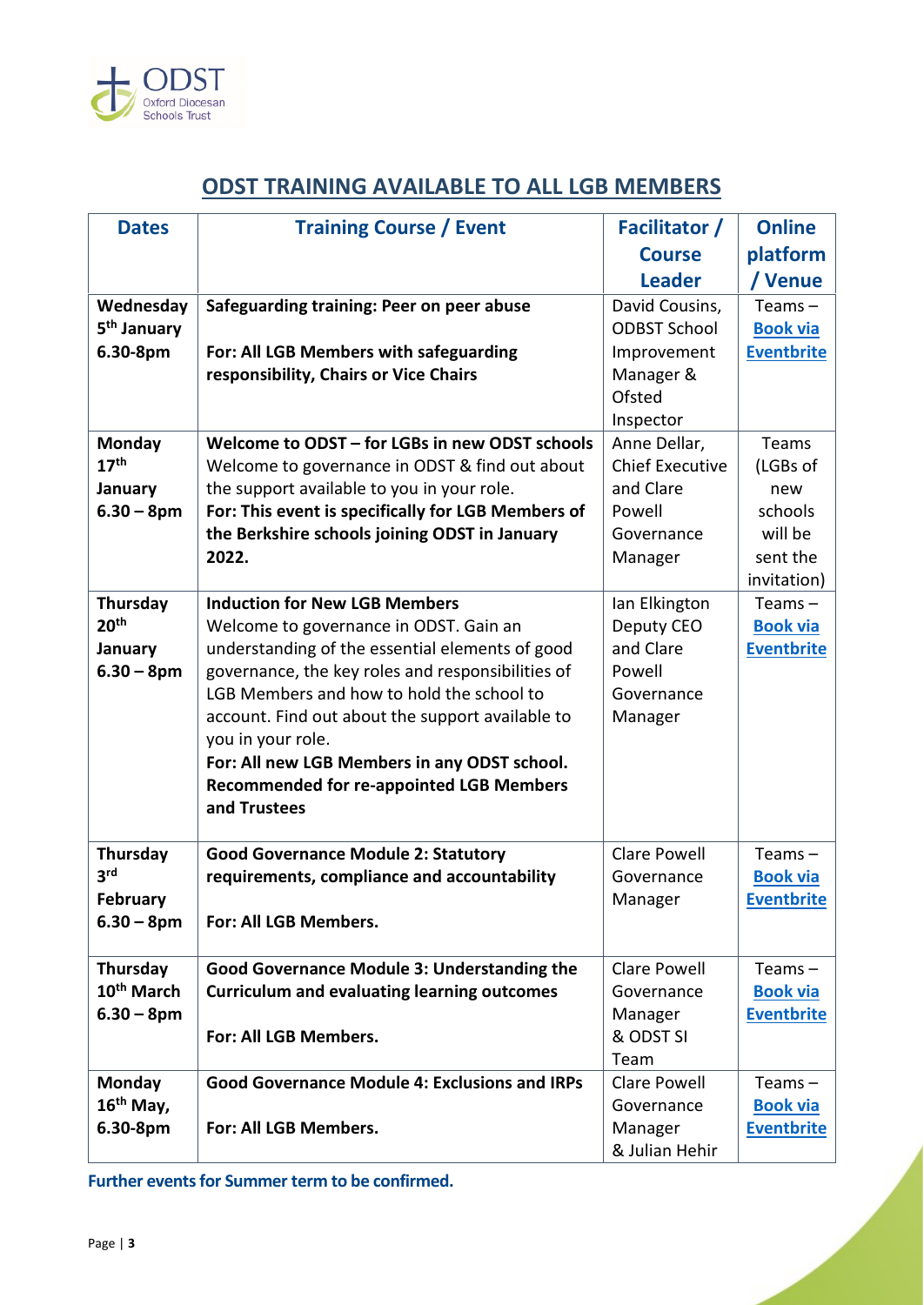

# **ODST BESPOKE SUPPORT**

#### **Finance training**

Finance training for Local Governing Bodies is available from the ODST central finance team as required.

Contact [odstfinance@oxford.anglican.org](mailto:odstfinance@oxford.anglican.org) for further information and to arrange training.

#### **ODST central governance support**

ODST's Governance Manager can facilitate support for LGB Members and school governance on a wide variety of issues, such as:

- Support with the appointment process for all LGB Members in ODST academies
- Access to advice by telephone and email
- Briefings on statutory changes relevant to Trustees and LGB Members
- Support for independent review panels, disciplinary, capability or grievance hearings
- Briefings for LGB Chairs
- Options to access training for LGB Members
- Bespoke training designed to meet individual LGB needs
- LGB representation at Trustee level
- Briefings on specific national and local issues
- Briefings and support for clerks
- Statutory and other checks and reports
- Support materials for Chairs and LGB Members

Contact [clare.powell@oxford.anglican.org](mailto:clare.powell@oxford.anglican.org)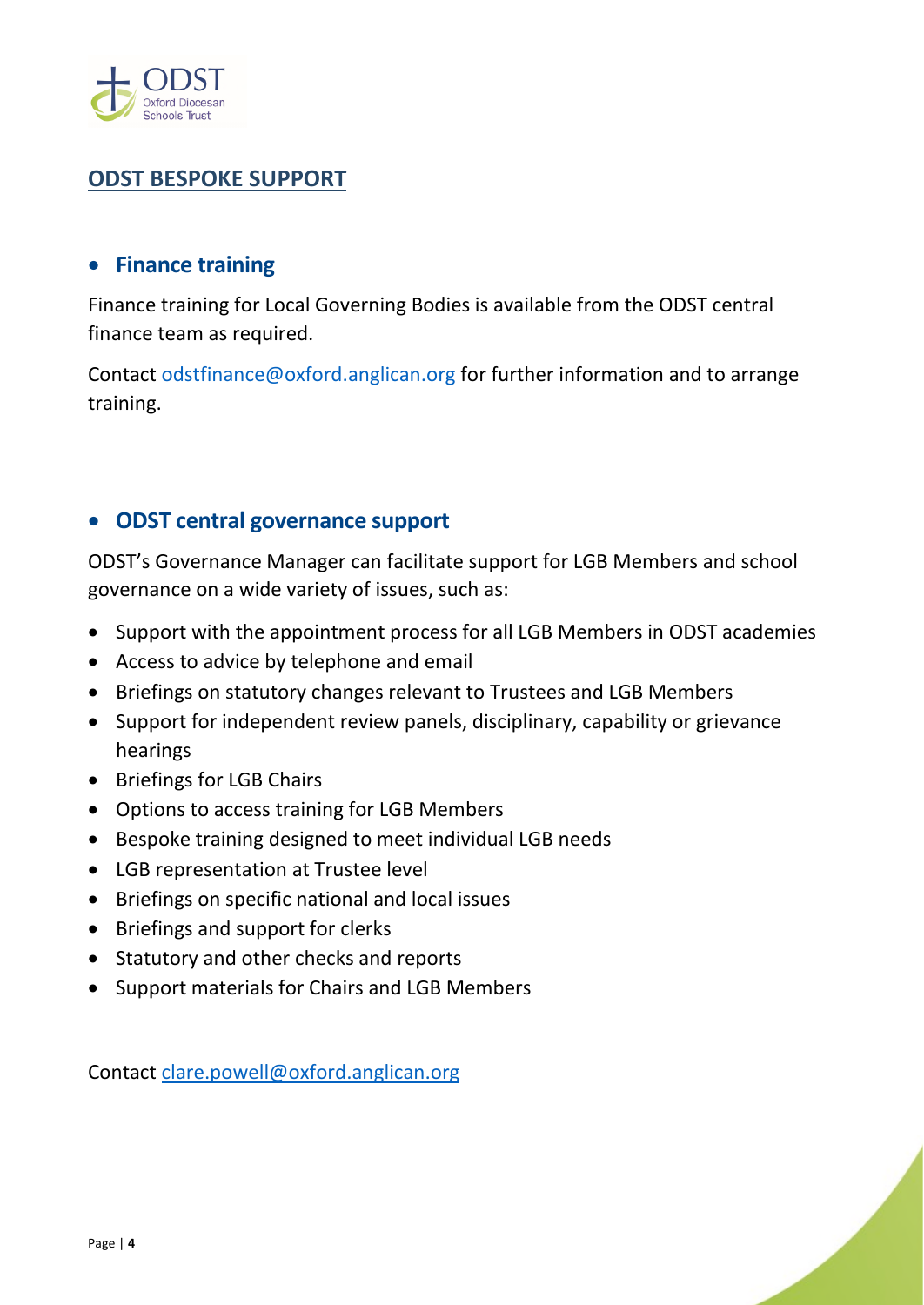

# **FURTHER TRAINING – OXFORD DICOCESAN BOARD OF EDUCATION (ODBE)**

Oxford Diocesan Board of Education (ODBE) provides support to Church schools and academies across the diocese of Oxford, including church schools that are academies within ODST.

ODST schools that are church schools may wish to participate in training via the ODBE 'Development, Training and Support for Governance' programme, in addition to the ODST training programme.

#### **Training that ODST schools may find particularly helpful, and that complement ODST's own programme for 2021/22, will include:**

- Headteacher recruitment
- Effective governance: strategy / vision / accountability
- Chairs & vice chairs network: focusing on Wellbeing (Autumn), Board
- structures (Spring), theme tbc (Summer)
- Appeals briefings
- Admissions briefings

#### **Cost:**

These are charged-for events, with the cost varying depending on the session and on whether schools are also members of the ODBE 'services for schools' programme.

All ODBE governor training is costed as 'per school' – with up to three attendees per school.

#### **Further information, dates and booking:**

<https://www.oxford.anglican.org/schools/dts-introduction-2021-2022-2/>